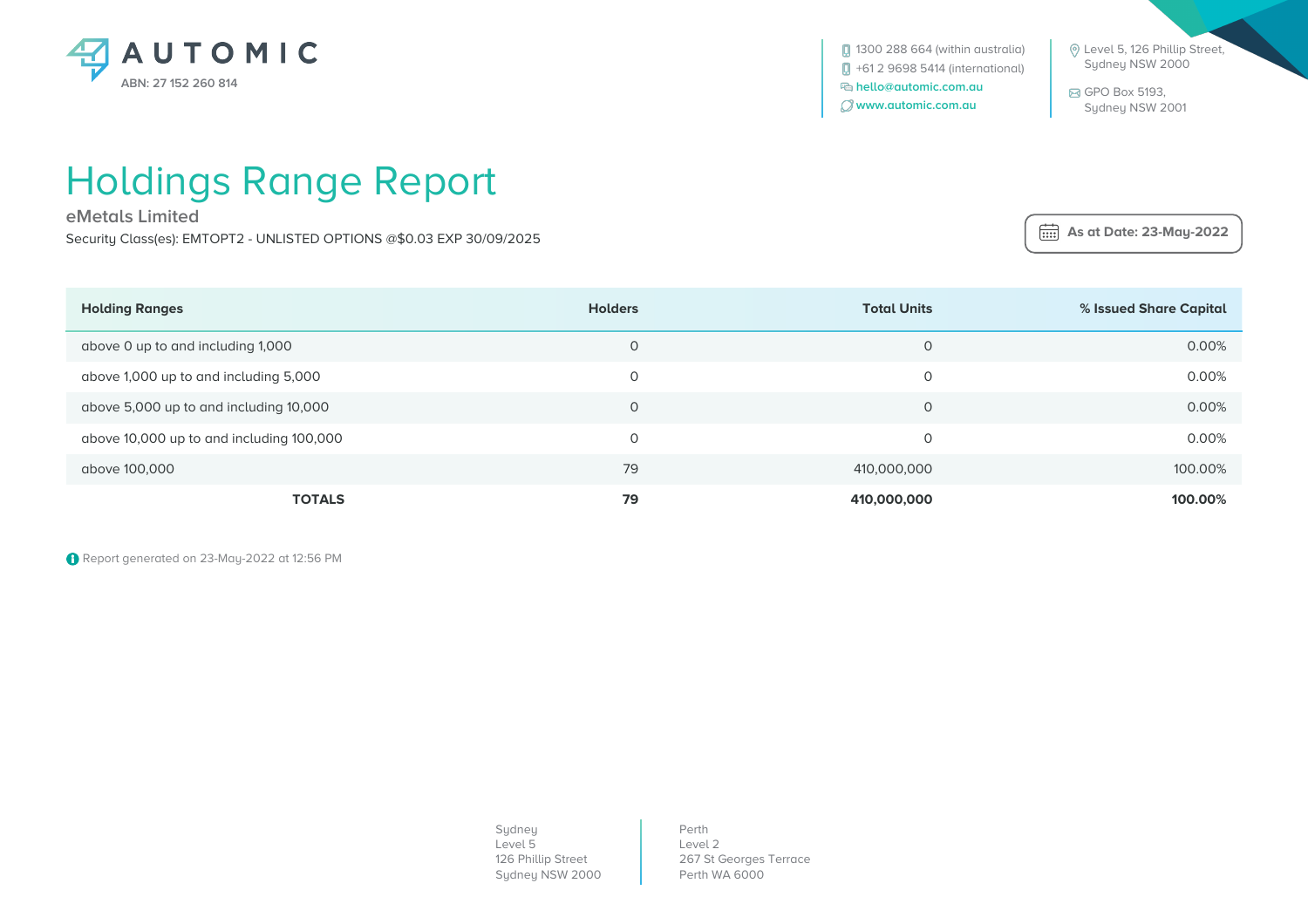

1300 288 664 (within australia) +61 2 9698 5414 (international)  **hello@automic.com.au www.automic.com.au**

 Level 5, 126 Phillip Street, Sydney NSW 2000

 GPO Box 5193, Sydney NSW 2001

 **As at Date: 23-May-2022**

## Top Holders Report

**eMetals Limited**

Security Class(es): EMTOPT2 - UNLISTED OPTIONS @\$0.03 EXP 30/09/2025 Display Top: 20

| <b>Position</b> | <b>Holder Name</b>                                                                    | <b>Holding</b> | %IC    |
|-----------------|---------------------------------------------------------------------------------------|----------------|--------|
|                 | TIRUMI PTY LTD <tirumi a="" c="" fund="" super=""></tirumi>                           | 86,600,000     | 21.12% |
| 2               | <b>GOLDEN STATE CAPITAL</b>                                                           | 28,400,000     | 6.93%  |
| 3               | CICERO INTERNATIONAL PTE LTD                                                          | 25,000,000     | 6.10%  |
| 3               | MR ROGER BLAKE & MRS ERICA LYNETTE BLAKE <the mandy="" super<br="">FUND A/C&gt;</the> | 25,000,000     | 6.10%  |
| 4               | <b>ZERO NOMINEES PTY LTD</b>                                                          | 23,600,000     | 5.76%  |
| 5               | BT GLOBAL HOLDINGS PTY LTD <bt a="" c="" unit=""></bt>                                | 12,200,000     | 2.98%  |
| 6               | <b>ZERO NOMINEES PTY LTD</b>                                                          | 12,000,000     | 2.93%  |
| 7               | <b>TURNQUEST INVESTMENTS LIMITED</b>                                                  | 9,750,000      | 2.38%  |
| 8               | SUNSET CAPITAL MANAGEMENT PTY LTD <sunset a="" c="" superfund=""></sunset>            | 8,000,000      | 1.95%  |
| 8               | <b>FLUE HOLDINGS PTY LTD</b>                                                          | 8,000,000      | 1.95%  |
| 8               | CAPITAL INVESTMENT PARTNERS PTY LTD                                                   | 8,000,000      | 1.95%  |
| 8               | OCEAN VIEW WA PTY LTD <daniel a="" c="" superfund="" wise=""></daniel>                | 8,000,000      | 1.95%  |
| 8               | MACARONIS PTY LTD <pink a="" c="" lady=""></pink>                                     | 8,000,000      | 1.95%  |
| 8               | STATION NOMINEES PTY LTD <station a="" c="" fund="" super=""></station>               | 8,000,000      | 1.95%  |

Sydney Level 5 126 Phillip Street Sydney NSW 2000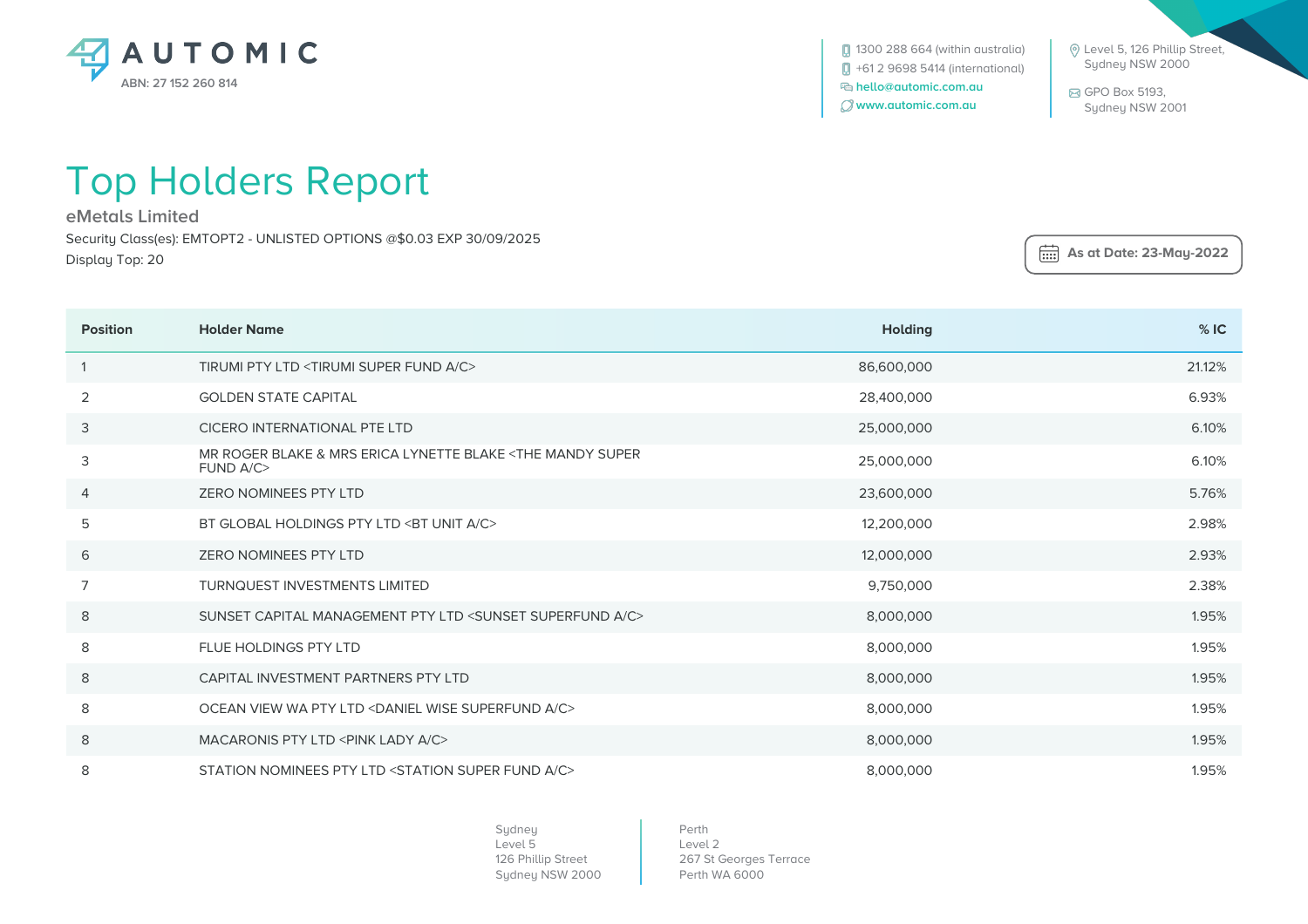

**0** 1300 288 664 (within australia) +61 2 9698 5414 (international)  **hello@automic.com.au www.automic.com.au**

 Level 5, 126 Phillip Street, Sydney NSW 2000

 GPO Box 5193, Sydney NSW 2001

| <b>Position</b> | <b>Holder Name</b>                                                             | <b>Holding</b> | %IC   |
|-----------------|--------------------------------------------------------------------------------|----------------|-------|
| 8               | <b>RIMOYNE PTY LTD</b>                                                         | 8,000,000      | 1.95% |
| 9               | JOTOME SUPER PTY LTD < JOTOME SUPER FUND A/C>                                  | 7,420,000      | 1.81% |
| 10              | SABRELINE PTY LTD <jpr a="" c="" investment=""></jpr>                          | 6,600,000      | 1.61% |
| 11              | NINETY THREE PTY LTD <one a="" c="" f="" mile="" s=""></one>                   | 5,100,000      | 1.24% |
| 12              | JKR SUPER PTY LTD <jpr a="" c="" fund="" super=""></jpr>                       | 4,800,000      | 1.17% |
| 13              | UPSKY EQUITY PTY LTD < UPSKY INVESTMENT A/C>                                   | 4,000,000      | 0.98% |
| 13              | J & J BANDY NOMINEES PTY LTD <bandy a="" c="" f="" p=""></bandy>               | 4,000,000      | 0.98% |
| 13              | NATHAN BERNARD LINNEY & KASEY LYN LINNEY <the family<br="" linney="">A/C</the> | 4,000,000      | 0.98% |
| 13              | <b>MARK WILLIAM POLLARD</b>                                                    | 4,000,000      | 0.98% |
| 13              | SABRE POWER SYSTEMS PTY LTD                                                    | 4,000,000      | 0.98% |
| 13              | ERIC JACQUES STEPHANE JEAN-LOUIS ROSENAL ANDREW THOMAS<br><b>ROBINSON</b>      | 4,000,000      | 0.98% |
| 13              | YALGOO IRON ORE LTD                                                            | 4,000,000      | 0.98% |
| 13              | SEAWARD HOLDINGS PTY LTD                                                       | 4,000,000      | 0.98% |
| 13              | JALAVER PTY LTD <falcon a="" c="" pension=""></falcon>                         | 4,000,000      | 0.98% |
| 13              | BNP PARIBAS NOMS PTY LTD <drp a="" c=""></drp>                                 | 4,000,000      | 0.98% |
| 14              | JOARCH JAGIA INVESTMENTS PTY LTD                                               | 3,200,000      | 0.78% |
| 15              | BUNNING NOMINEES PTY LTD <bunning a="" c="" fund="" super=""></bunning>        | 3,000,000      | 0.73% |
| 16              | <b>LAU CHIN AN</b>                                                             | 2,400,000      | 0.59% |
| 16              | JHB SUPER INVESTMENTS PTY LTD <the a="" c="" fund="" jhb="" super=""></the>    | 2,400,000      | 0.59% |

Sydney Level 5 126 Phillip Street Sydney NSW 2000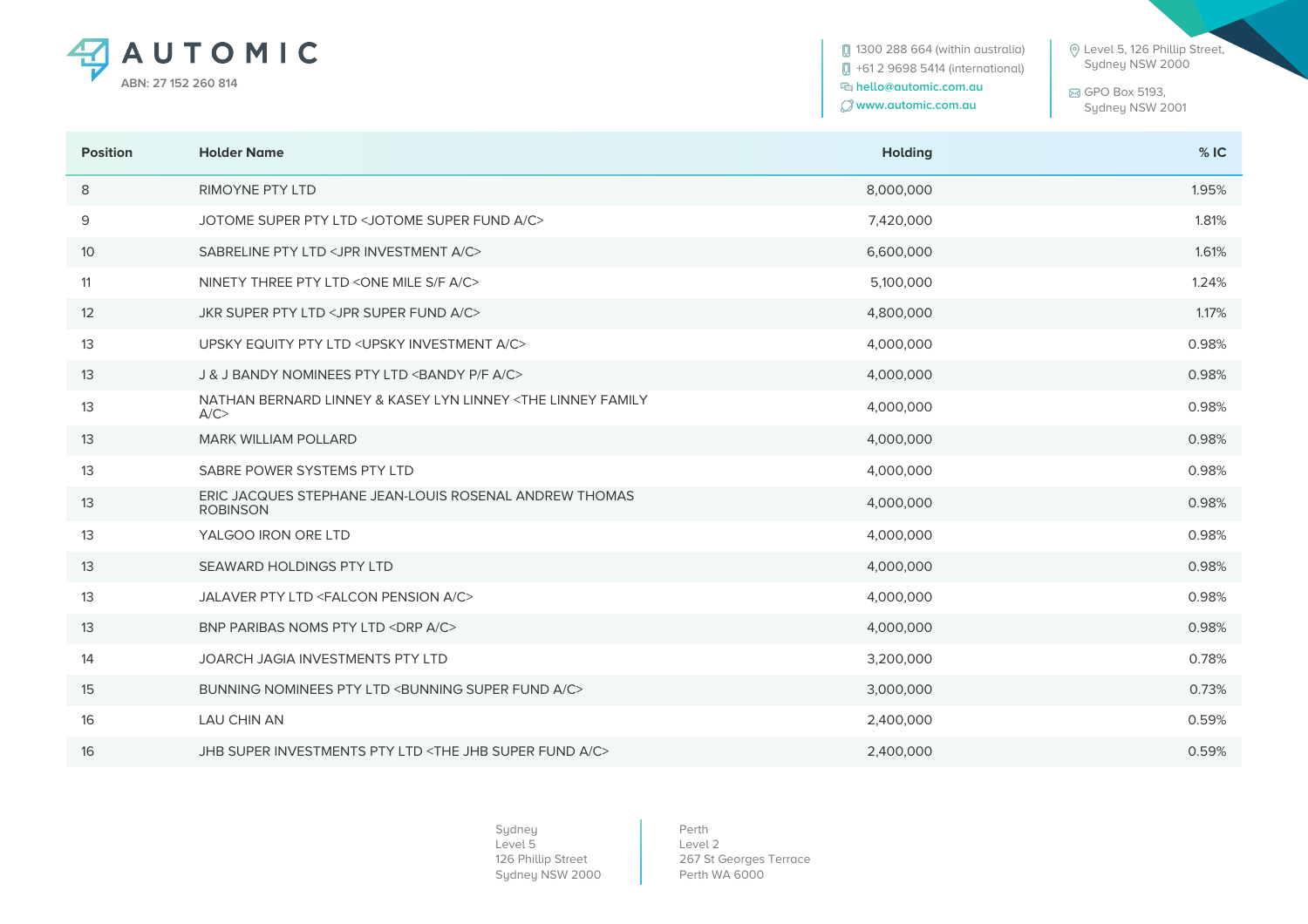

**0** 1300 288 664 (within australia) +61 2 9698 5414 (international)  **hello@automic.com.au www.automic.com.au**

 Level 5, 126 Phillip Street, Sydney NSW 2000

 GPO Box 5193, Sydney NSW 2001

| <b>Position</b> | <b>Holder Name</b>                                                          | <b>Holding</b> | %IC     |
|-----------------|-----------------------------------------------------------------------------|----------------|---------|
| 16              | ROBERT WILLIAM GUNDELACH                                                    | 2,400,000      | 0.59%   |
| 16              | MICHAEL PEREIRA <california a="" c="" investment=""></california>           | 2,400,000      | 0.59%   |
| 17              | MR JONATHAN MARK WILD                                                       | 2,000,000      | 0.49%   |
| 17              | MR MARK PETER SOMIC <somic a="" c="" family=""></somic>                     | 2,000,000      | 0.49%   |
| 17              | PARETO NOMINEES PTY LTD <the a="" c="" damelle=""></the>                    | 2,000,000      | 0.49%   |
| 17              | FRANCIS CHEN EN YU                                                          | 2,000,000      | 0.49%   |
| 17              | PATRICK ROBERT PUGLIESE & MELANIE PUGLIESE                                  | 2,000,000      | 0.49%   |
| 17              | <b>COXROCKS PTY LTD</b>                                                     | 2,000,000      | 0.49%   |
| 17              | <b>TATIANA KOZYREVA</b>                                                     | 2,000,000      | 0.49%   |
| 17              | RHYANNA JANE VAN LEEUWARDEN <nadi a="" c=""></nadi>                         | 2,000,000      | 0.49%   |
| 17              | <b>COSANN PTY LTD</b>                                                       | 2,000,000      | 0.49%   |
| 17              | MR PAUL SIMON DONGRAY <the 2="" a="" c="" dongray="" family="" no=""></the> | 2,000,000      | 0.49%   |
| 17              | ZAMBEZI ENTERPRISES PTY LTD                                                 | 2,000,000      | 0.49%   |
| 18              | WILDING RESOURCES PTY LTD                                                   | 1,980,000      | 0.48%   |
| 19              | BRISQUE PTY LTD <l&m a="" c="" family="" sheehy=""></l&m>                   | 1,600,000      | 0.39%   |
| 19              | RIDGE STREET CTTR PTY LTD <ridge a="" c="" street=""></ridge>               | 1,600,000      | 0.39%   |
| 20              | COLLEVILLE MANAGEMENT PTY LTD                                               | 1,200,000      | 0.29%   |
| 20              | <b>TADEA PTY LTD</b>                                                        | 1,200,000      | 0.29%   |
|                 | <b>TOTALS</b>                                                               | 387,850,000    | 94.60%  |
|                 | <b>Total Issued Capital</b>                                                 | 410,000,000    | 100.00% |

Sydney Level 5 126 Phillip Street Sydney NSW 2000